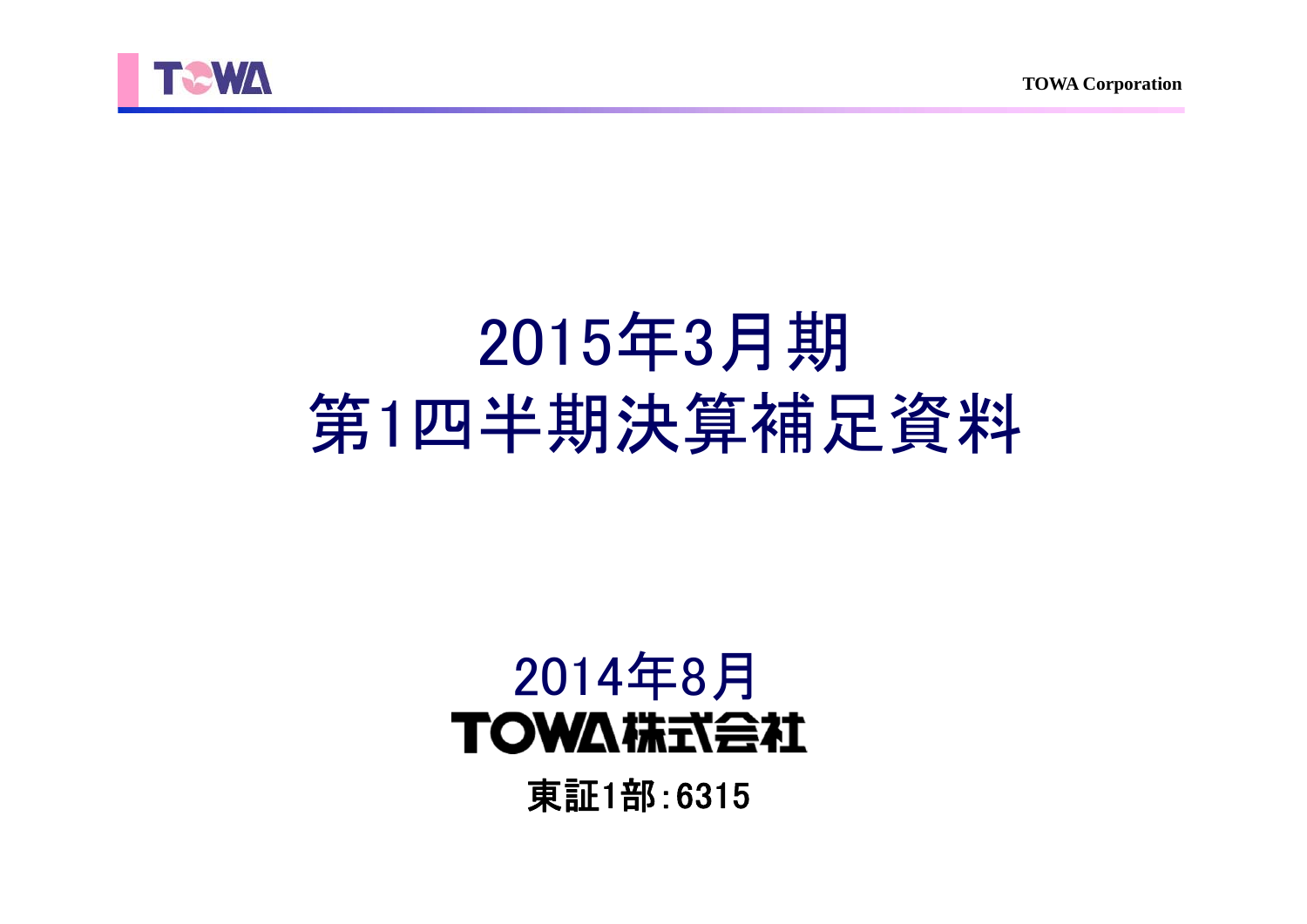



 ①Net sales ②Ordinary income to net sales a.Precision molds b.Semiconductor plastic encapsulation systems c.Semiconductor plastic encapsulation systems for LED d.Singulation parts and systems e. Engineering plastic molded products

|                    |                                                           |        |        |        |        |        |         |        | (単位:百万円/¥Millions) |
|--------------------|-----------------------------------------------------------|--------|--------|--------|--------|--------|---------|--------|--------------------|
| 決算期                | Fiscal year                                               | 2011/3 | 2012/3 | 2013/3 | 2014/3 | 2014/6 | 2015/3E | 2013/9 | 2014/9E            |
| 経営成績·財政状態<br>(百万円) | Operating results and financial conditions<br>(¥Millions) |        |        |        |        |        |         |        |                    |
| 売上高                | Net sales                                                 | 22,592 | 17,140 | 16,454 | 17,165 | 4,897  | 18,900  | 8,328  | 10,900             |
| 経常利益               | Ordinary income                                           | 4.064  | 1.672  | 663    | 666    | 414    | 1,200   | 100    | 1,100              |
| 当期純利益              | Net income                                                | 3,751  | 968    | 691    | 568    | 377    | 1,150   | 52     | 1,100              |
| 総資産                | Total assets                                              | 27.288 | 26.817 | 25,896 | 29,132 | 30,156 |         | 27,210 | $-$                |
| 純資産                | Net assets                                                | 14,771 | 15,926 | 17,072 | 17,909 | 18,375 |         | 17,207 |                    |
| 1株当たり指標(円)         | Per share data $(\frac{1}{2})$                            |        |        |        |        |        |         |        |                    |
| 1株当たり当期純利益         | Net income per share                                      | 150.00 | 38.71  | 27.64  | 22.72  | 15.10  | 45.98   | 2.10   | 43.98              |
| 諸指標(%)             | Data(% )                                                  |        |        |        |        |        |         |        |                    |
| 自己資本当期純利益率         | Return on equity                                          | 29.0   | 6.3    | 4.2    | 3.3    |        |         |        |                    |
| 総資産経常利益率           | Ordinary income to total assets                           | 15.0   | 6.2    | 2.5    | 2.4    |        |         |        |                    |
| 売上高経常利益率           | Ordinary income to net sales                              | 18.0   | 9.8    | 4.0    | 3.9    | 8.5    | 6.3     | 1.2    | 10.1               |
| 自己資本比率             | Equity ratio                                              | 54.1   | 59.4   | 65.2   | 60.6   | 60.0   |         | 62.4   |                    |

### TOWA株式会社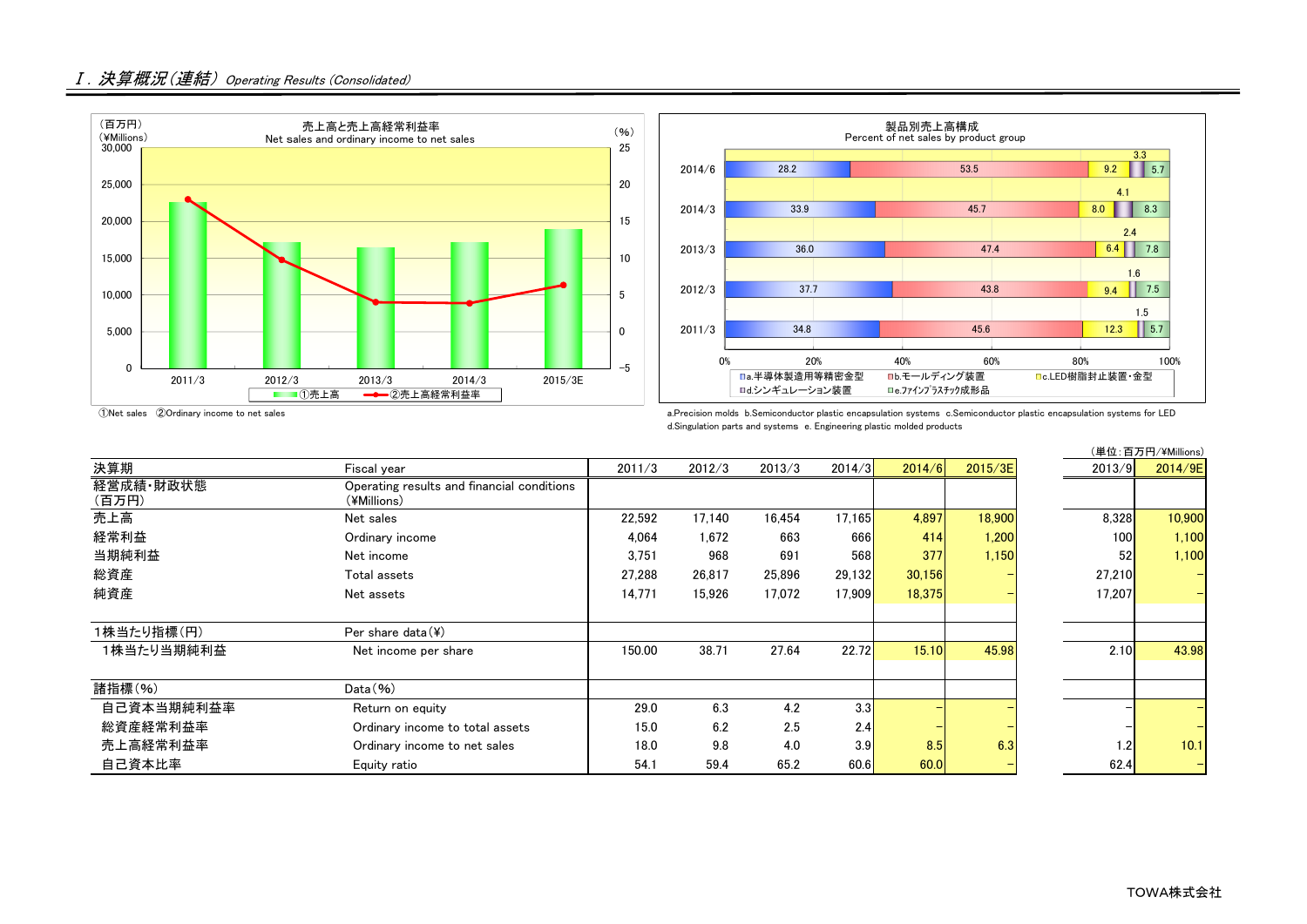## Ⅱ.四半期売上高動向(連結) Quarterly Net Sales (Consolidated)





|                                                                        | (単位:百万円/¥Millions)<br>製品別売上高 Net sales by product group |         |       |          |       |        |         |       |           |       |        |                  |         |           |       |        |         |
|------------------------------------------------------------------------|---------------------------------------------------------|---------|-------|----------|-------|--------|---------|-------|-----------|-------|--------|------------------|---------|-----------|-------|--------|---------|
|                                                                        |                                                         |         |       | 2012/3   |       |        |         |       | 2013/3    |       |        |                  | 2014/3  |           |       |        |         |
| 決算期                                                                    | Fiscal year                                             | $4 - 6$ | 7-9   | $0 - 12$ | -3    | 通期     | $4 - 6$ | 7-9   | $10 - 12$ | 1-3   | 通期     | $4 - 6$          | $7 - 9$ | $10 - 12$ | $-3$  | 通期     | $4 - 6$ |
| 売上高合計                                                                  | Total sales                                             | 4,009   | 3.803 | 4.665    | 4.660 | 17.140 | 5.604   | 5.111 | 3.237     | 2.501 | 16.454 | 3.555            | 4.772   | 3.076     | 5.761 | 17,165 | 4.897   |
| 半導体製造用等精密金型<br>1) Precision molds                                      |                                                         | 1.537   | 1.320 | 1.745    | 1.859 | 6.462  | 1.984   | 1.665 | 1.247     | 1.026 | 5.923  | 1.443            | 1.723   | 1.009     | 1.634 | 5,810  | 1.382   |
| モールディング装置                                                              | 2) Semiconductor plastic encapsulation systems          | 1.529   | 1.657 | 2.152    | 2.173 | 7.513  | 3.052   | 2.623 | 1.254     | 870   | 7,801  | 1.479            | 2.007   | 1.406     | 2.958 | 7,852  | 2.620   |
| LED樹脂封止装置·金型<br>3) Semiconductor plastic encapsulation systems for LED |                                                         | 544     | 418   | 333      | 312   | 1.608  | 187     | 299   | 347       | 220   | 1.055  | 197 <sub>1</sub> | 378     | 133       | 657   | 1.367  | 451     |
| シンギュレーション装置<br>4) Singulation parts and systems                        |                                                         | 38      | 104   | 111      | 12    | 267    | 67      | 204   | 65        | 57    | 395    | 82               | 285     | 158       | 182   | 710    | 163     |
| ファインプラスチック成形品<br>5) Engineering plastic molded products                |                                                         | 359     | 303   | 323      | 3011  | 1.287  | 311     | 318   | 322       | 325   | 1.277  | 351              | 377     | 367       | 327   | 1.424  | 279     |
| 月平均                                                                    |                                                         | 1.336   | 1.268 | .555     | 1.553 | 1.428  | 1.868   | .704  | 1.079     | 834   | .371   | 1.185            | 1.591   | .025      | 1.920 | 1.430  | 1.632   |

|        | 地域別売上高 Net sales by geographic area |         |       |           |            |        |         |         |           |       |        |         |         |           |       | (単位:百万円/¥Millions) |       |
|--------|-------------------------------------|---------|-------|-----------|------------|--------|---------|---------|-----------|-------|--------|---------|---------|-----------|-------|--------------------|-------|
| 2012/3 |                                     |         |       |           |            | 2013/3 |         |         |           |       |        |         | 2014/3  |           |       | 2015/3             |       |
| 決算期    | Fiscal year                         | $4 - 6$ | ι_α   | $10 - 12$ | -3         | 通期     | $4 - 6$ | $7 - 9$ | $10 - 12$ | 1-3   | 通期     | $4 - 6$ | $7 - 9$ | $10 - 12$ | $-3$  | 通期                 |       |
| 売上高合計  | Total sales                         | 4,009   | 3.803 | 4.665     | 4.660      | 17.140 | 5.604   | 5.11    | 3.237     | 2.501 | 16.454 | 3.555   | 4.772   | 3.076     | 5.761 | 17.165             | 4,897 |
| 日本     | 6 Japan                             | 688     | 925   | 1,030     | 675        | 3.320  | 702     | 590     | 614       | 614   | 2,521  | 527     | 772     | 654       | 1.195 | 3,150              | 849   |
| 台湾     | 7)Taiwan                            | ا 103.، | 695   | 912       | 421        | 3.132  | 595     | 1.227   | 1.0681    | 423   | 3.314  | 1.556   | 1.619   | 873       | 1.326 | 5,376              | 1,800 |
| 韓国     | 8)Korea                             | 237     | 510   | 393       | 282        | 1.423  | 2.215   | 764     | 329       | 119   | 3.428  | 408     | 528     | 189       | 618   | 1,745              | 305   |
| 中国     | <b>9</b> China                      | 1,050   | 903   | 701       | <b>718</b> | 3.374  | 903     | 1.248   | 583       | 453   | 3.189  | 436     | 926     | 462       | 1.116 | 2.941              | 767   |
| その他アジア | 100ther asia                        | 823     | 688   | 1.598     | 2.539      | 5.649  | .129    | 1.151   | 575       | 748   | 3.604  | 543     | 870     | 609       | 1.361 | 3,384              | 743   |
| 米州     | 11)America                          |         |       | 25        |            | 164    |         |         |           |       | 269    | 31      | 20      | 263       |       | 428                | 418   |
| 欧州     | 12Europe                            |         |       |           |            |        |         |         |           | 52    | 126    | 51      | 34      | 23        |       | 137                | 12    |

TOWA株式会社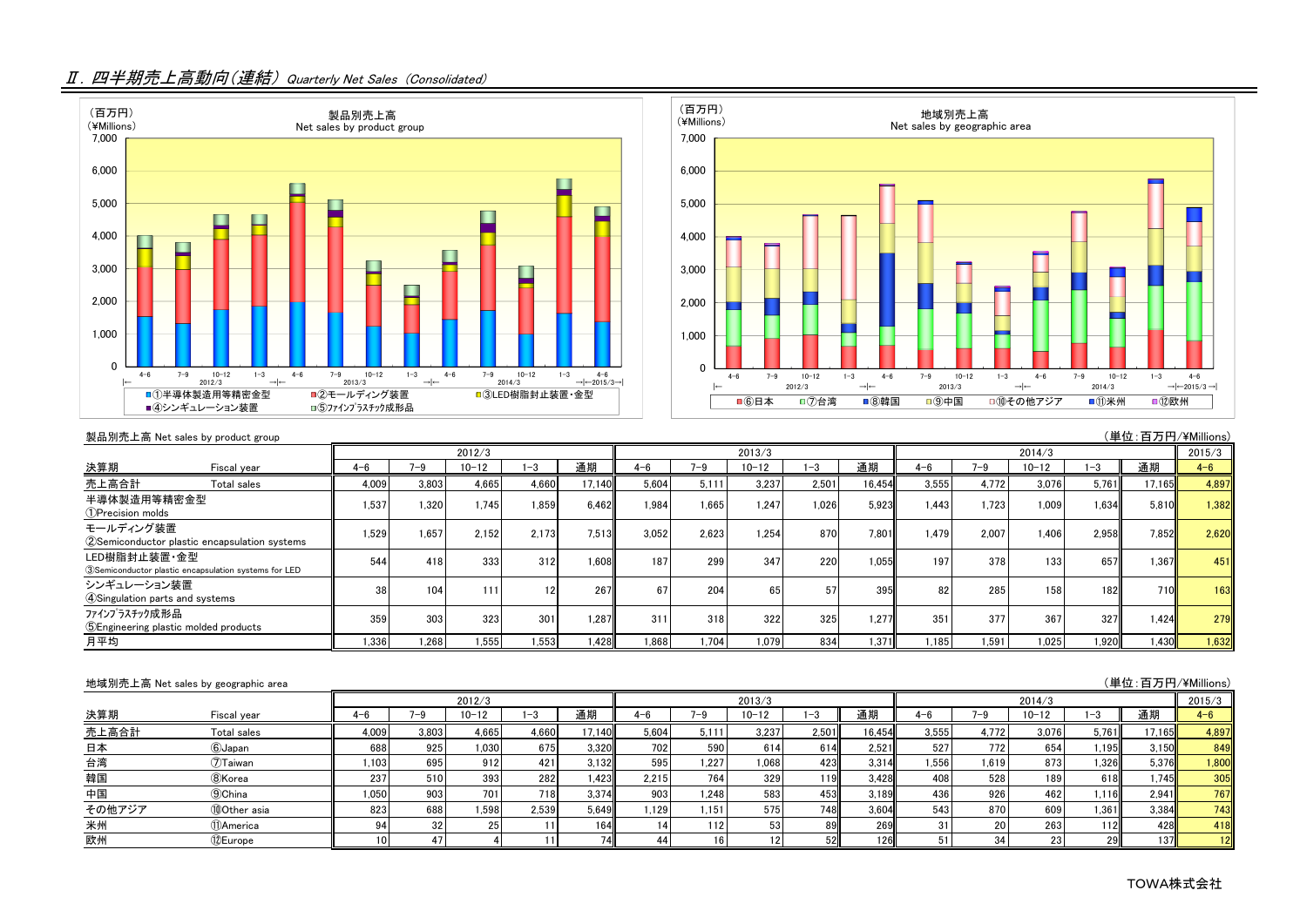## Ⅲ.四半期受注高動向(連結) Quarterly Order (Consolidated)





|                                                              | (単位:百万円/¥Millions)<br>製品別受注高 Order received by product group |                 |       |           |        |        |         |                 |           |       |        |         |         |           |       |        |         |
|--------------------------------------------------------------|--------------------------------------------------------------|-----------------|-------|-----------|--------|--------|---------|-----------------|-----------|-------|--------|---------|---------|-----------|-------|--------|---------|
|                                                              |                                                              | 2012/3          |       |           |        |        | 2013/3  |                 |           |       |        | 2014/3  |         |           |       |        | 2015/3  |
| 決算期                                                          | Fiscal year                                                  | $4 - 6$         | 7–9   | $10 - 12$ |        | 通期     | $4 - 6$ | $7 - 9$         | $10 - 12$ | $-3$  | 通期     | $4 - 6$ | $7 - 9$ | $10 - 12$ | $-3$  | 通期     | $4 - 6$ |
| 受注高合計                                                        | Total order received                                         | 4.265           | 2.891 | 6.053     | 5.255  | 18.466 | 5.190   | 3.039           | 2.766     | 2.763 | 13.759 | 4.740   | 4.454   | 5.048     | 5.677 | 19.921 | 5.793   |
| 半導体製造用等精密金型<br>(1) Precision molds                           |                                                              | 1.558           | 1.236 | 2.263     | 1.969  | 7.028  | 1.797   | 1.052           | 1.131     | 1.101 | 5.083  | 1.980   | 1.490   | 1.326     | 1.539 | 6,336  | 1.633   |
| モールディング装置                                                    | (2) Semiconductor plastic encapsulation systems              | 2.055           | 982   | 3.221     | 2.720  | 8.978  | 2.741   | 1.119           | 970       | 1.103 | 5.934  | 1.904   | 2.067   | 2.643     | 3.339 | 9.954  | 2.841   |
| LED樹脂封止装置·金型                                                 | 3) Semiconductor plastic encapsulation systems for LED       | 227             | 348   | 289       | 147    | 1.013  | 168     | 529             | 270       | 53    | 1.021  | 365     | 275     | 642       | 273   | 1.556  | 820     |
| シンギュレーション装置<br>4 Singulation parts and systems               |                                                              | 73 <sub>l</sub> |       | $-29$     | $1031$ | 164    | 160     | 30 <sup>1</sup> | 90        | 158   | 439    | 107     | 257     | 101       | 198   | 664    | 203     |
| ファインプラスチック成形品<br><b>SEngineering plastic molded products</b> |                                                              | 350             | 307   | 309       | 313    | 1.281  | 322     | 306             | 304       | 346   | 1.279  | 383     | 362     | 335       | 327   | 1.409  | 294     |
| 月平均                                                          |                                                              | 1,422           | 964   | 2,018     | .752   | 1,539  | 1.730   | 1.013           | 922       | 921   | 1.147  | 1,580   | 1.485   | 1.683     | 1.892 | 1,660  | 1,931   |

|        | 地域別受注高 Order received by geographic area |         |       |           |       |        |         |        |           |       |        |       |        |           |       | (単位:百万円/¥Millions) |       |
|--------|------------------------------------------|---------|-------|-----------|-------|--------|---------|--------|-----------|-------|--------|-------|--------|-----------|-------|--------------------|-------|
| 2012/3 |                                          |         |       |           |       |        |         | 2013/3 |           |       |        |       | 2014/3 |           |       | 2015/3             |       |
| 決算期    | Fiscal year                              | $4 - 6$ | 7—9.  | $10 - 12$ | -3    | 通期     | $4 - 6$ | 7-9    | $10 - 12$ | -3    | 通期     | 4-6   | 7–9    | $10 - 12$ |       | 通期                 | 4-6   |
| 受注高合計  | Total order received                     | 4.265   | 2.891 | 6.053     | 5.255 | 18.466 | 5.190   | 3.039  | 2.766     | 2.763 | 13.759 | 4.740 | 4.454  | 5.048     | 5.677 | 19,921             | 5,793 |
| 日本     | 6 Japan                                  | 821     | 906   | 963       | 495   | 3.187  | 703     | 593    | 645       | 551   | 2.494  | 602   | 802    | ا130 ، ،  | 1.048 | 3,583              | 1,023 |
| 台湾     | 7) Taiwan                                | 615     | 642   | 602       | 512   | 2.372  | 1.492   | 1.027  | 793       | 1.079 | 4.392  | 1.639 | 1.299  | 894       | 1.793 | 5,626              | 1.805 |
| 韓国     | 8) Korea                                 | 435     | 375   | 219       | 2.573 | 3.604  | 637     | 119    | 219       | 352   | 1.328  | 592   | 583    | ا 139.    | 330   | 2,645              |       |
| 中国     | <b>9</b> China                           | 1.801   | 746   | –გ.       | 981   | 3.520  | 1.327   | 564    | 284       | 389   | 2.566  | 902   | 598    | 794       | 1.046 | 3,341              | 1.608 |
| その他アジア | 10 Other asia                            | 503     | 196   | 4.202     | 657   | 5,559  | 912     | 704    | 668       | 293   | 2.579  | 966   | 823    | 990       | 989   | 3,770              | 1.060 |
| 米州     | 11)America                               |         |       | 27        |       |        |         |        |           | 34    | 263    |       | 330    |           | 467   | 864                | 266   |
| 欧州     | 12Europe                                 |         |       | 46        |       | 104    |         |        |           | 62    | 134    | 20    |        |           |       |                    | 27    |

TOWA株式会社